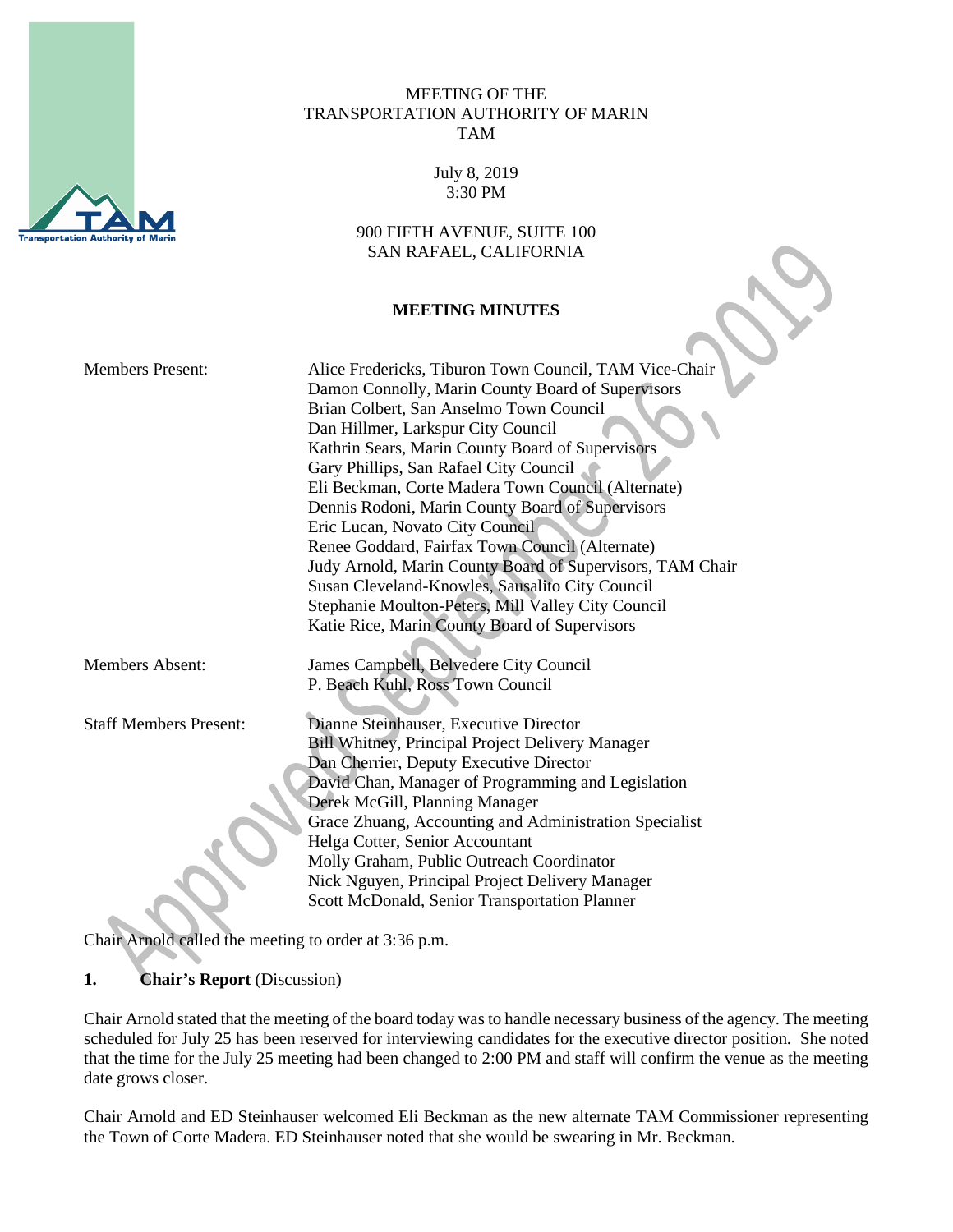## **2. Commissioner Matters Not on the Agenda** (Discussion)

There were none.

## **3. Executive Director's Report** (Discussion)

ED Steinhauser stated that the commissioners have received two documents that were not included in the packet: the SMART General Manager's Report for June, and a notice from Caltrans with details of overnight road closures related to the Ramp Metering Project. ED Steinhauser confirmed the notice has been sent to all local jurisdictions, including public works departments.

ED Steinhauser provided an overview of the s discussions, which include the allocation of Measure A/AA Transportation Sales Tax funds to various road projects and a substantial allocation to Marin Transit. She noted that Nancy Whelan, General Manager of Marin Transit, has joined today's meeting to answer questions, and that she will be presenting a status report to the TAM Board at the September meeting. ED Steinhauser provided background information on the Hwy 580/101 Direct Connector Project, noting that a recommendation to the Board will be made to award contracts to an engineering firm and that discussions also include details of potential new revenue measure that could be pursued in the Bay Area called FASTER.

ED Steinhauser administered the Oath of Office to Eli Beckman.

## **4. Commissioner Reports** (Discussion)

Commissioner Moulton-Peters reported that she took the shuttle to the Marin County Fair, which was funded by Measure A, and Commissioner Goddard stated that she rode her electric bike to the fair, which was parked for free by the Marin County Bicycle Coalition.

Chair Arnold reported that the 10:30 p.m. train was very popular with fairgoers.

a. Metropolitan Transportation Commission (MTC) Report

Commissioner Connolly reported that discussions on the creation of a new Bay Area housing authority are ongoing and that Assemblymember David Chiu, the author of the bill, would be interested in meeting with a Marin County delegation. Commissioner Connolly stated that he would arrange a meeting between the housing legislation committee members and Assemblymember Chiu.

b. Marin Transit Report

Commissioner Connolly discussed the successful promotion of free local transit for the duration of the county fair, which attracted riders who had not previously used the services and that he noted there was an increase in ridership from the previous year. Commissioner Connolly confirmed that data still needs to be collected and analyzed from that promotion.

c. SMART

Commissioner Phillips stated that the SMART Board has not met since the previous TAM Board meeting, and he commented on the success of the train service during the county fair.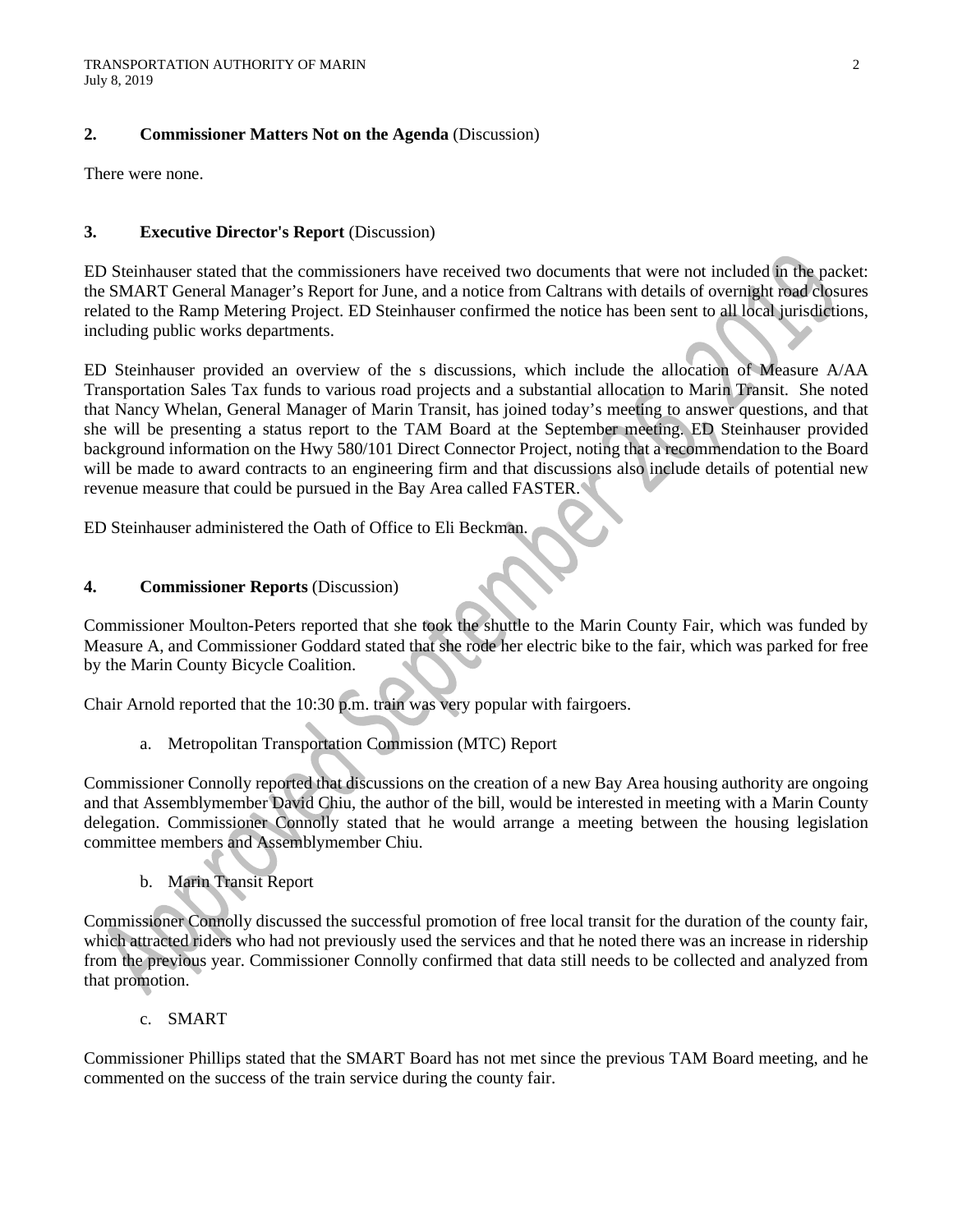### **5. Open Time for Public Expression**

There was no public comment on the item.

#### **6. CONSENT CALENDAR** (Action)

#### a) Approval TAM Board Meeting Minutes May 30, 2019

Commissioner Moulton-Peters moved to approve the Consent Calendar, which Commissioner Lucan seconded. The motion carried unanimously.

## **7. State Legislation (SB 277)** (Action)

ED Steinhauser presented the staff report. ED Steinhauser discussed the legislation sponsored by Senator Beall, which proposes to revise the distribution of funds between the formula and competitive programs under the local partnership program, which provides \$200 million annually. ED Steinhauser stated that the funds are currently split 50% by formula and 50% provided to the California Transportation Commission (CTC) for them to distribute. She explained that the Self-Help counties have agreed to support an 85% split by formula with 15% being reserved for the CTC to distribute amongst counties with under 750,000 residents. She noted that smaller counties do not support this proposal.

ED Steinhauser explained that staff is recommending support for the proposed 85%/15% recommendation to be phased in over time so that the CTC have sufficient funds to release at their discretion. She stated that TAM is at risk from gaining a small share of the funds distributed by formula, which would be insufficient to fund a large project. ED Steinhauser stated that she would anticipate CTC looking favorably on TAM as a small agency with large congestion problems and grant the agency funds from the competitive share program, rather than continuing to grant TAM approximately \$500,000 annually under the present formula.

David Chan, Programming and Legislation Manager, discussed the funds that have been allocated to TAM over the past 3 years. He stated that approximately \$400,000 has been allocated based on Measure A funds and \$100,000 on Measure B. He explained that TAM would request that CTC use a different formula to calculate the share because the current formula, based on population, is advantageous to Southern California. Staff suggests that TAM requests CTC to factor in the amount of revenue generated by Northern California, in addition to population, which would be advantageous to TAM based on revenue generated by bridge tolls. Furthermore, he suggested CTC is requested to maintain the \$100,000 minimum for a qualifying tax or fee, noting that the amount might otherwise be reduced for Measure B funds.

Chair Arnold asked if staff's advice would be to vote yes or no if our recommendations are not accepted. ED Steinhauser explained that this policy was formulated by the CTC and that the proposed legislation could be vetoed later this week. She stated that the Board could await the outcome of the legislation and abstain, but staff is recommending support for the 85%/15% split.

Commissioner Lucan asked staff how the funds are allocated by this agency. Mr. Chan explained that the funds are directly allocated to CMAs that have qualifying taxes and that TAM has made the funds available to partner agencies for two out of the past three years.

In response to Commissioner Lucan, who suggested the funds should be managed in future, ED Steinhauser stated that staff could provide options for the commissioners' review. She noted that the funds are currently used for TAM's highest priorities.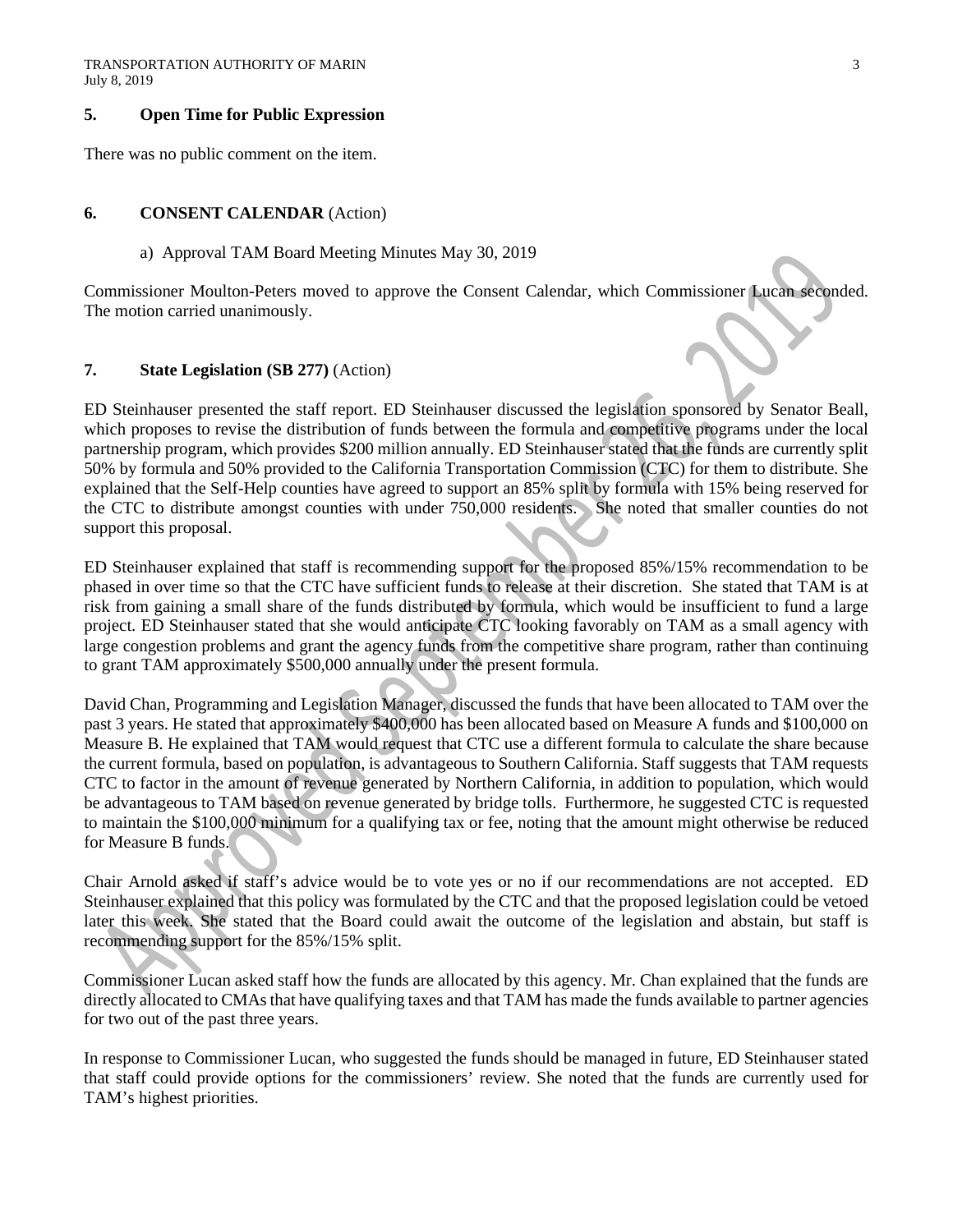Commissioner Phillips stated that any action taken by the commissioners might be futile. He suggested a decision is made on behalf of the commissioners, based on their discussions, when the results of the discussions at the governor's offices are known.

There was no public comment on the item.

Commissioner Phillips moved to authorize the Chair and Executive Director to transmit the Board's preferences based on the outcome of the Thursday, July 11<sup>th</sup> discussions at the Governor's office if deemed appropriate, which Commissioner Connolly seconded. The motion carried unanimously.

# **8. 580/101 Direct Connector Contracts**

# **a. Award of Contract for Preliminary Engineering and Environmental Services** (Action)

Deputy Director Dan Cherrier presented the staff report which recommended that the TAM Board Award a contract for preliminary engineering, outreach, environmental studies/approval, and various Caltrans required approval reports for the Northbound Highway 101 to Eastbound I-580 Direct Connector Project to Kimley-Horn and Associates Inc. Contract to terminate June 2024. The Not to Exceed amount will be provided during presentation of the item. Project is included in the adopted FY 2019/2020 TAM budget for first year of expenses. Funding to be allocated from the Measure AA Transportation Sales Tax.

Mr. Cherrier explained that funds have been made available from Measure AA to fund initial work for the northbound Hwy 101 and eastbound Hwy 580 direct connector project. As part of the process, Mr. Cherrier noted that studies will also be made for a southbound Hwy 101/westbound Hwy 580 connector to ensure the designs would be compatible.

Mr. Cherrier confirmed that TAM issued an RFP/RFQ for a project that would include outreach, evaluation of all the alternative designs with input from the general public, and project approval documentation from Caltrans. He stated that four teams responded and that the most qualified team, which ranked the highest by the panel, was led by Kimley Horn & Associates. Mr. Cherrier confirmed the panel, consisting of two product managers from TAM, a senior branch chief from Caltrans and San Rafael's Public Works Director, were unanimous in their decision.

Mr. Cherrier discussed Kimley-Horn's cost-plus-fixed-fee contract, which staff has negotiated. He stated that the commissioners are requested to award Kimley Horn a maximum \$5.9 million project that includes a fixed fee of \$600,000.

ED Steinhauser explained that TAM had reviewed alternative plans for Regional Measure 3 (RM3), and that the lowest cost alternative, which was included in RM3, is a low speed connector for \$135 million. She noted that the contract is 4.5% of the estimated project cost, which is within range for a project of this kind. Mr. Cherrier added that Chadi Chazbek of Kimley-Horn will manage the consultant team.

Mr. Cherrier clarified the fixed fee in response to Commissioner Phillips. He stated that the \$600,000 fee is for the entire contract until completion, and that the fee would not change unless there is a change to the scope of work.

There was no public comment on the item.

Commissioner Phillips moved to award a contract for preliminary engineering, outreach, environmental studies/approval, and various Caltrans required approval reports for the Northbound Highway 101 to Eastbound I-580 Direct Connector Project to Kimley-Horn for \$5.9 million, which Vice-Chair Fredericks seconded. The motion carried unanimously.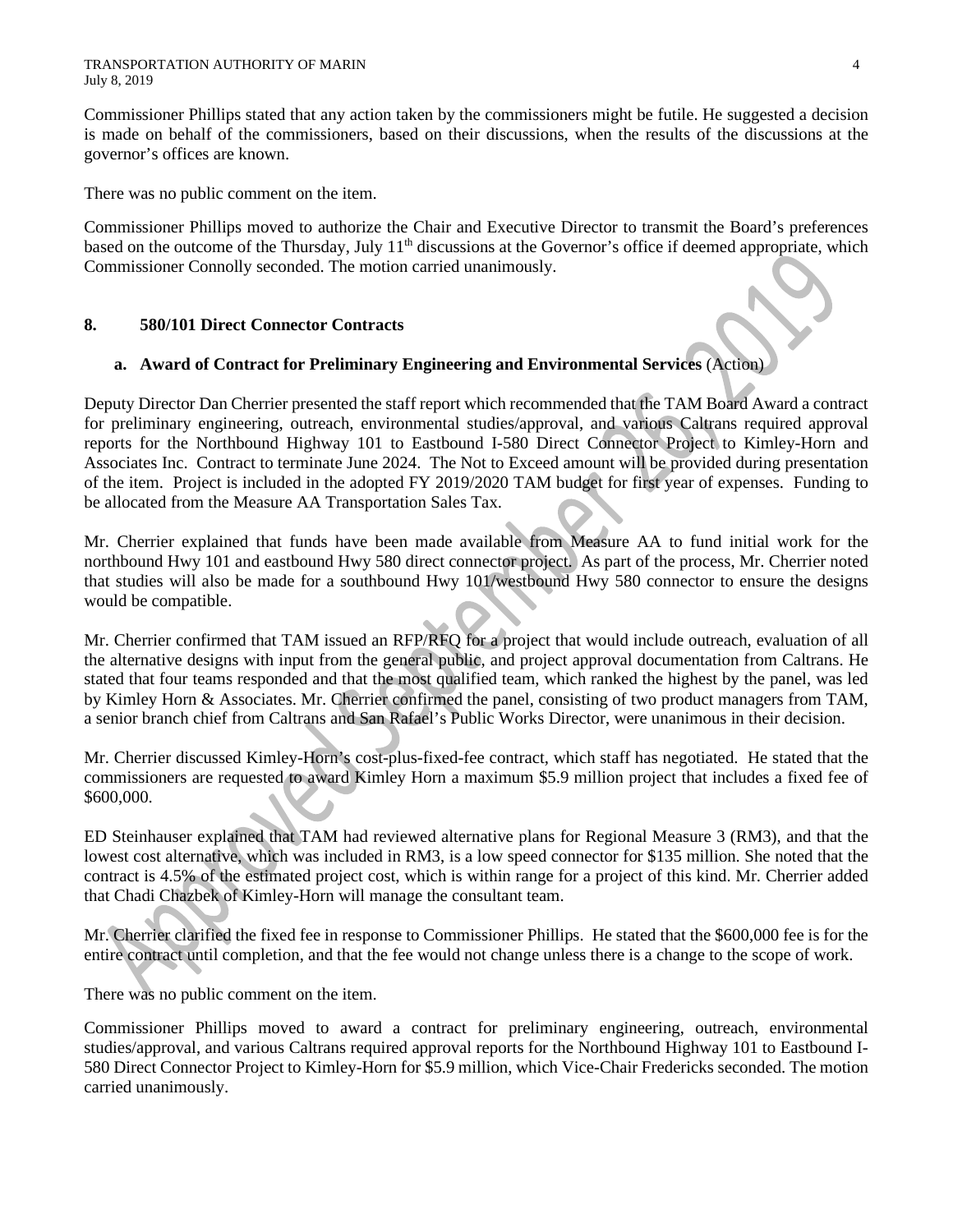### **b. Award of Contract for Project Management Services for 580/101 Direct Connector** (Action)

Dan Cherrier presented this item which recommended that the TAM Board Award a contract for Project Management services for the Northbound Highway 101 to Eastbound I-580 Direct Connector Project to Fremier Enterprises Inc. Contract will terminate in June 2024and the not to exceed amount will be \$400,000. Project is included in the adopted FY2019-2020 TAM Annual budget for first year of expenses. Funding will be allocated from the Measure AA Transportation Sales Tax.

He explained that staff is requesting the Board award a contract to Connie Fremier of Fremier Enterprises as a dedicated project manager, who is anticipated to spend approximately 1/3 of a year on the project. Mr. Cherrier stated that Ms. Fremier was interviewed by a panel; that she has worked with TAM in the past on the Gap Closure project and that the role would be similar.

ED Steinhauser explained that Ms. Fremier is related to Andy Fremier of the Bay Area Toll Authority. She stated that Ms. Fremier would enter into a non-disclosure agreement and that TAM has received assurance from the Bay Area Toll Authority that there will be no direct conflict.

There was no public comment on the item.

Commissioner Moulton-Peters and Mr. Cherrier discussed the terms of the contract and the anticipated hours of service and project timeline. Mr. Cherrier stated that staff anticipates the need for 700 hours of work per year (1/3 of a year) until the project approval process with Caltrans is concluded when the Board will review the final design plans. He stated the contract would expire at the end of 2023, although it is expected to be completed sooner. Mr. Cherrier confirmed that the \$400,000 contract would run for 4-years.

In response to Commissioner Beckman, Mr. Cherrier confirmed the senior project manager's rate would be \$225 per hour.

Commissioner Hillmer moved to award a contract for Project Management services for the Northbound Highway 101 to Eastbound I-580 Direct Connector Project to Fremier Enterprises Inc., which was seconded by Vice-Chair Fredericks. The motion carried unanimously.

## **9. Allocate FY 19/20 Measure A and Measure AA Transportation Sales Tax Funds to Marin Transit**  (Action)

David Chan presented the staff report which recommended that the TAM Board allocate \$6,404,063 in Measure A funds and \$12,800,000 Measure AA funds to the Marin County Transit District (Marin Transit) from Strategy 1 and Category 4 of the respective Strategic Plans for FY 19/20 for a total of \$19,204,063.

Mr. Chan discussed the request for approval of the allocation of \$19.2 million to Marin Transit for FY 19/20, noting that Marin Transit delayed the request until final approval of the Measure AA Strategic Plan and the Commissioners' resolution of issues related to the reserve policy for Measure A and Measure AA.

Mr. Chan discussed the allocation of \$6.4 million from Measure A and \$12.8 million from Measure AA, which would take effect on July 1, 2019. He explained that this would result in a small deficit for two of the categories, which should be corrected by the end of this fiscal year, but he noted that \$22 million in funding is available.

Nancy Whelan, General Manager, Marin Transit, thanked the Board for their consideration, noting that she will be providing a full report at a future meeting. Ms. Whelan stated that sales tax is an important part of their budget, contributing 39%, and she discussed their funding request this year to replace 10 vehicles.

There was no public comment on the item.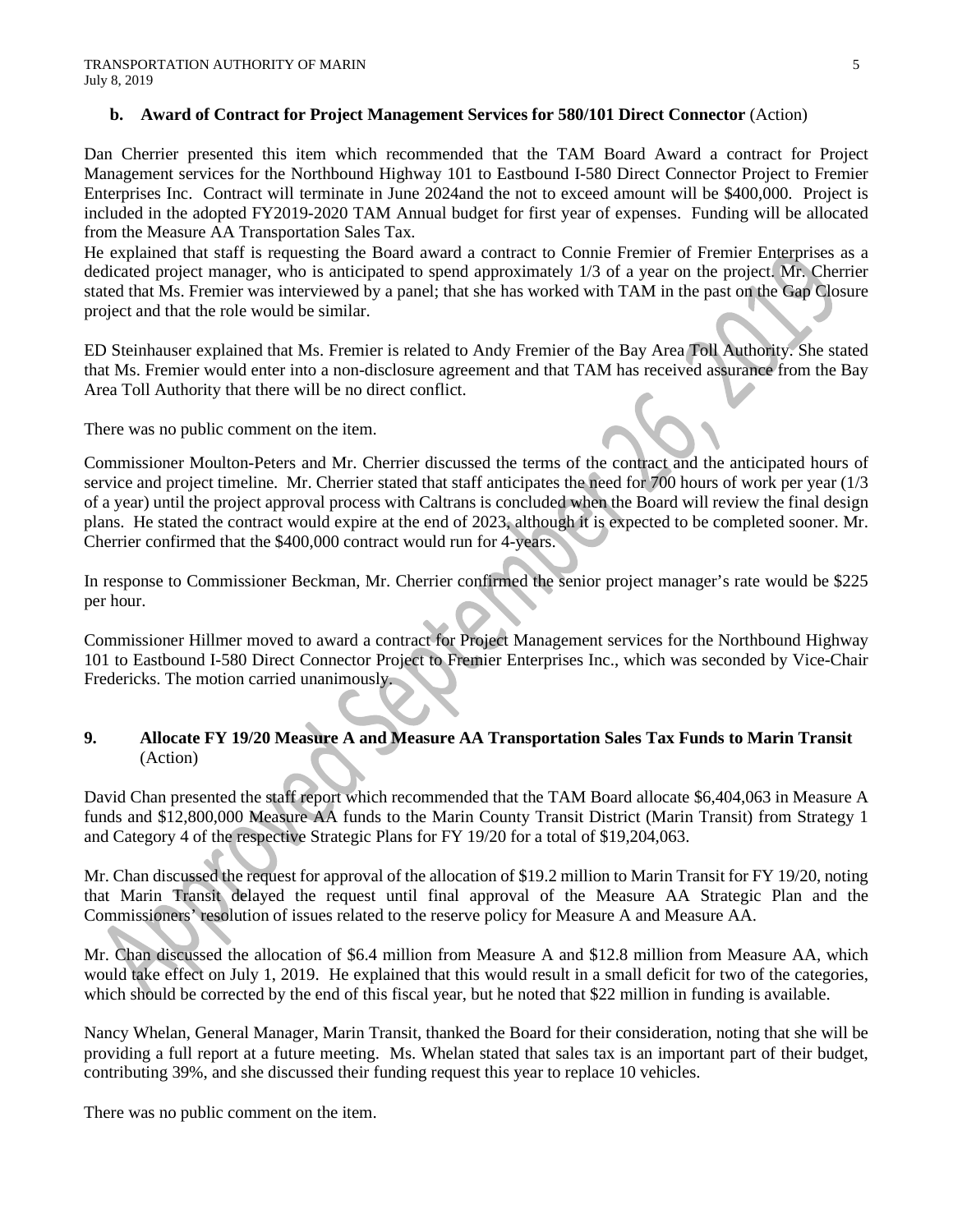Commissioner Rice moved to allocate \$6,404,063 in Measure A funds and \$12,800,000 in Measure AA funds to the Marin County Transit District, which was seconded by Vice-Chair Fredericks. The motion carried unanimously.

## **10. Major Road Allocations**

- a. Allocate Transportation Sales Tax (Measure A) Funds to Novato for the Novato Boulevard Segment 1 Rehabilitation Project (Action)
- b. Allocate Transportation Sales Tax (Measure A) Funds to San Rafael for the Third Street Rehabilitation Project (Action)
- c. Allocate Transportation Sales Tax (Measure A) to Marin County for the Sir Francis Drake Rehabilitation Project in Ross Valley (Action)

David Chan explained that he would provide an overview of the three allocation requests from the City of Novato, City of San Rafael, and Marin County, and that the sponsors would provide their own individual presentation.

Mr. Chan discussed the strategy relating to major road improvements under Measure A, noting that at least one project that was prioritized in each of the five planning areas would receive funding. He confirmed that \$9.6 million in unallocated funds from the strategy were transferred under Measure AA, with \$3.5 million to be set aside for the major roads program over a 14-year period to complete the projects that had been prioritized.

Mr. Chan discussed the need for a 3-year reimbursement schedule to disperse the allocation of funds, noting that the sponsors could request unspent funds in the final year.

Mr. Chan discussed the City of Novato's request for \$1 million to begin the right of way and design phases of the third segment of the Novato Boulevard Rehabilitation project. He introduced Chris Blunk, Public Works Director for the City of Novato.

Mr. Blunk explained the funds will allow them to complete the final portion of the widening project on Novato Boulevard between Diablo Avenue and Grant Avenue, noting that the City of Novato has budgeted \$2 million in matching funds. Mr. Blunk provided background information on the project and stated that a consultant team was hired in 2017 to implement a new three-lane design that was approved by the City Council. He confirmed the new design would include bicycle, pedestrian and utility improvements, and new traffic signals, and would necessitate the removal of fewer trees and would not impact the creek or necessitate the removal of houses. Mr. Blunk stated that the overall cost of the project should be approximately \$10 million - \$15 million, compared to \$20 million - \$25 million for the original project. Mr. Blunk provided a timeline for the project, which they anticipate beginning in the spring of 2022 and completing in the spring of 2023.

Commissioner Lucan stated that the three-lane option was unanimously approved by the City Council.

There was no public comment on the item.

Mr. Chan discussed the City of San Rafael's request for \$1 million to begin the preliminary engineering and environmental phase for the Third Street Rehabilitation Project, and he introduced Lauren Davini, San Rafael Public Works Department.

Ms. Davini provided background information on the \$12.5 million of funding for the proposed improvements from Miracle Mile to Grand Avenue, which she noted is a significant Safe Routes to School corridor. She discussed the limits of the environmental phase in relation to other construction projects on Third Street, and feedback from two community outreach meetings, which included better access for bicyclists and pedestrians, tree canopy, sidewalk and crosswalk improvements. Ms. Davini explained that they have developed a project for the funds available,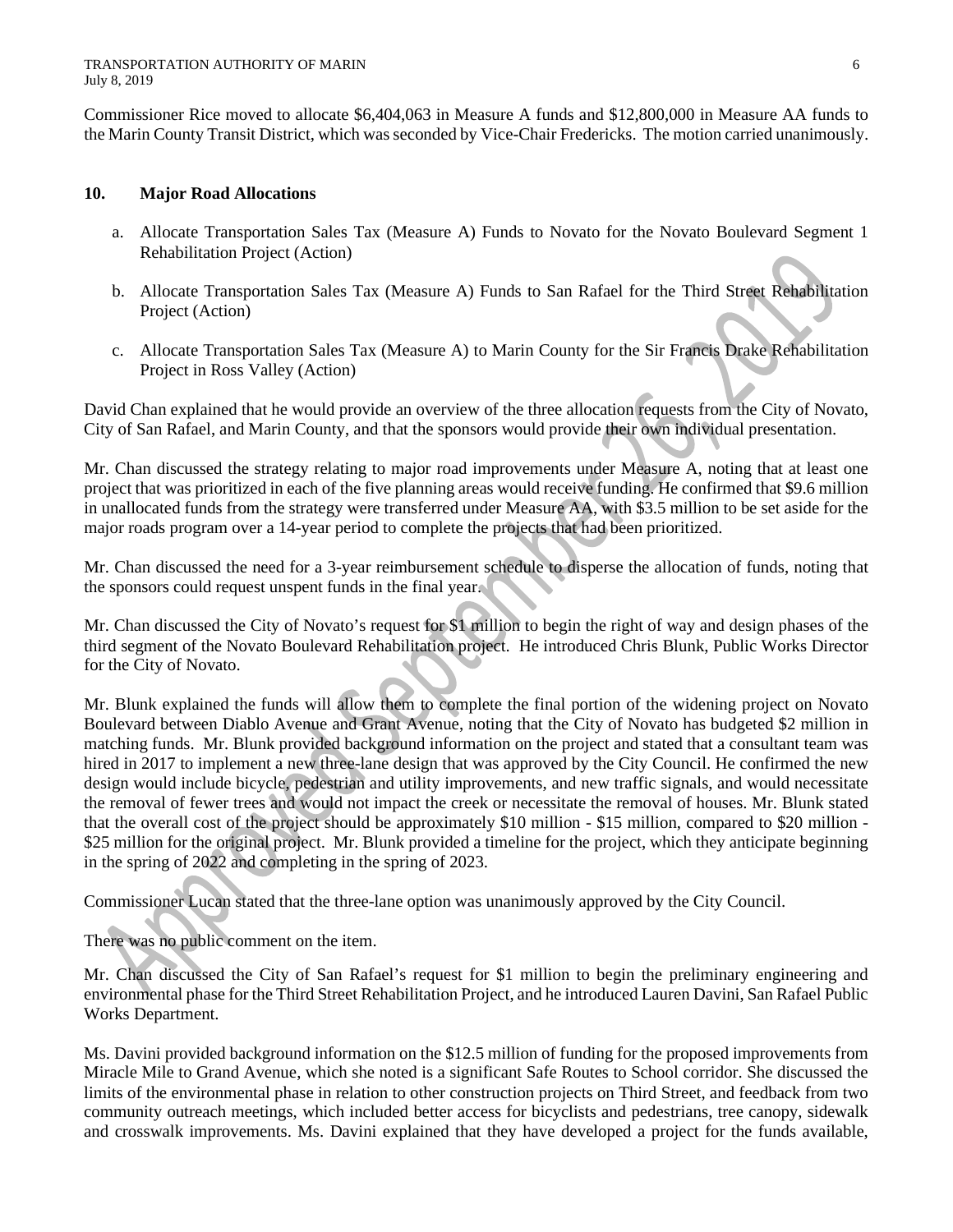which will include traffic signal upgrades, conduits for future signal interconnections, street trees, and curb ramp upgrades. Ms. Davini stated that the City has released an RFP for the environmental work and design, which is expected to take 18 months to 2 years for which they are requesting the funds.

Commissioner Rodoni and Ms. Davini discussed the future users of the new conduits.

Commissioner Rice and Ms. Davini discussed a proposed multi-use path along the Miracle Mile. Ms. Davini stated that there were likely insufficient funds for a 12-foot wide path, and Commissioner Rice commented on the need for an east-west bicycle path.

There was no public comment on the item.

Mr. Chan discussed the City of San Rafael's request for \$11.9 million, the remaining Measure A funds, for the construction phase of Sir Francis Drake Boulevard (SFD) Rehabilitation Project in Ross Valley, and he introduced Phil Buckley, City of San Rafael Public Works Department.

Mr. Buckley discussed the project on SFD from Hwy 101 to the Town of Ross, a total length of 2.2 miles, which will include the following improvements: Replacing asphalt, closing gaps with sidewalks and curb cuts, improved pedestrian safety crossings, adding a third lane from El Portal to Hwy 101 eastbound, and improving transit and bicycle access and safety. Mr. Buckley noted that MMWD are incorporating a pipeline project into the work.

Mr. Buckley provided a timeline for the project, which is estimated to begin in the spring of 2020, and will take 2 years. He discussed further improvements, including a \$100,000 TDA grant to replace traffic signals at Ash, which has an accident history, and replacement of a bus stop.

Mr. Buckley discussed the project costs, including \$3 million for traffic signals and \$500,000 for landscaping, with a total estimated cost of \$23 million, \$11.9 million of which is requested from TAM. He discussed funds previously provided by TAM for the planning phase and the EIR.

Commissioner Cleveland-Knowles asked Mr. Buckley to clarify the bicycle and pedestrian improvement plans. In response, Mr. Buckley explained that there are insufficient funds for a multi-use path, but that improvements include reconfiguring traffic signal timings to aid bicyclists through intersections more safely, realignment work, sidewalk improvements outside Bacich School and a new crosswalk at Wolfe Grade to improve student access to the school.

ED Steinhauser noted that information on unfunded projects has been included in the packet.

In response to Commissioner Beckman, Mr. Buckley confirmed that the Ross Valley Sanitary District are aware of the project and have reported that their facilities are in working order, but that outreach will be necessary to private homeowners to check sewer lateral connections.

Commissioner Rodoni and Mr. Buckley discussed the funding gap, which Mr. Buckley stated would be given more consideration once the project bids are in. Mr. Buckley stated that they might need to consider trimming the scope of work, shortening the length of road improvements, or finding other funding sources.

Commissioner Rodoni and ED Steinhauser discussed possible funding sources from Safe Routes to School. ED Steinhauser stated that she would encourage an application for Safe Pathway Call for Projects.

Commissioner Rice noted that funding sources for the scope of work were limited when the EIR was certified, so she would encourage community input if any part of the scope of work is removed. She discussed her support to delay phases of the project, rather than remove elements, for funding purposes and she noted that the intersections are designed with child safety in mind.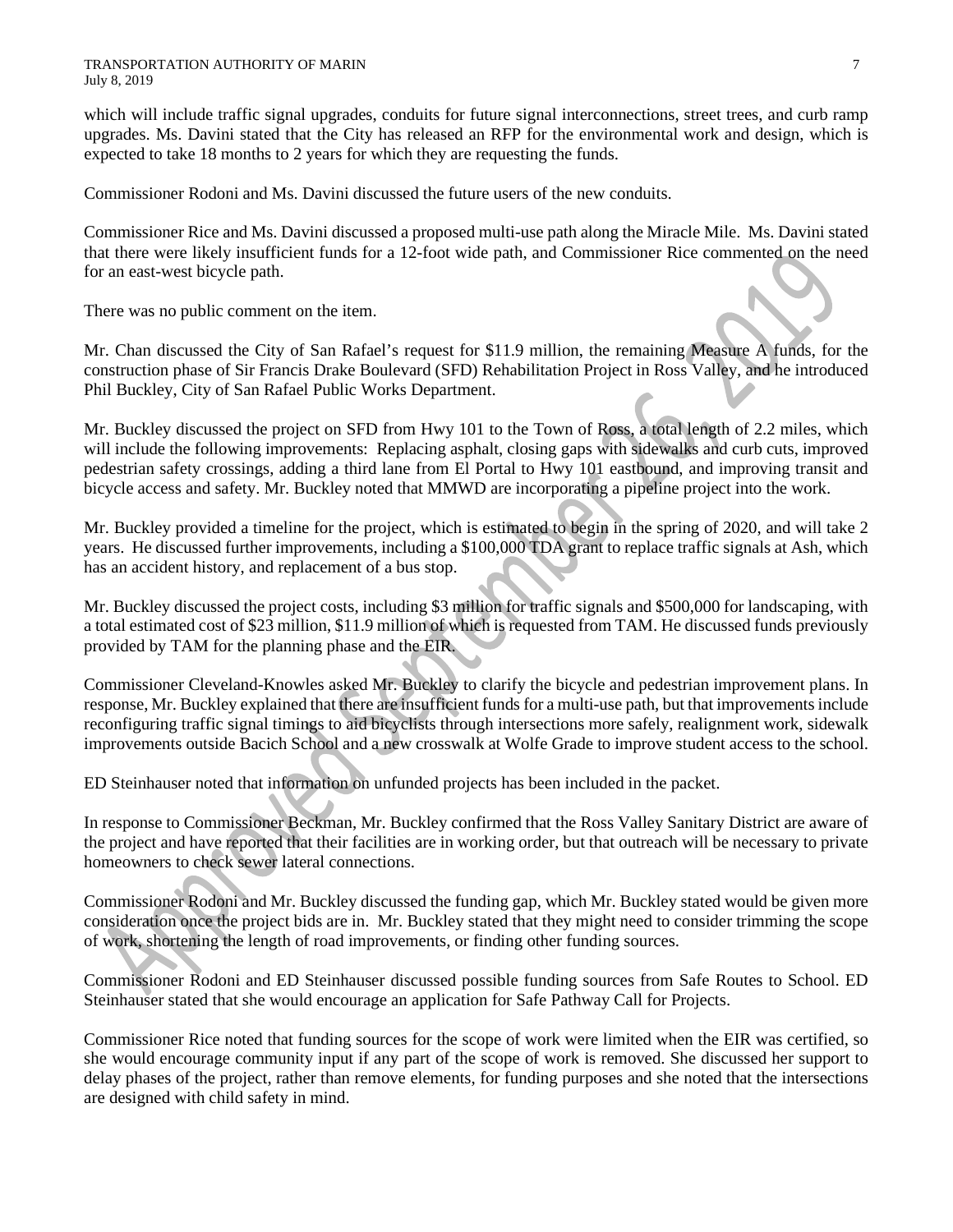Commissioner Cleveland-Knowles discussed her concern that multi-use paths are not given sufficient priority in large projects, which promote the reduction of greenhouse gases.

ED Steinhauser stated that TAM would continue to work with the City of San Rafael to locate funding sources.

Commissioner Lucan discussed the need to publicize the fact that the three projects are funded through local taxes. ED Steinhauser stated that TAM would start getting the word out to our local partners and press.

There was no public comment on the item.

Commissioner Fredericks moved to approve the allocation of Transportation Sales Tax funds (Measure A) to:

- a. The City of Novato for the Novato Boulevard Segment 1 Rehabilitation project
- b. The City of San Rafael for the Third Street Rehabilitation Project
- c. Marin County for the Sir Francis Drake Rehabilitation Project in Ross Valley

which was seconded by Commissioner Lucan. The motion carried unanimously.

## **11. FASTER Bay Area** (Discussion)

ED Steinhauser stated that a list of possible visionary projects was included in the materials, which could be considered if a transportation revenue measure, FASTER (Fast Affordable Sustainable Transportation), which is proposed by the Bay Area Council, Silicon Valley Leadership group and Transform, is pursued. ED Steinhauser explained that the measure would be similar to measures introduced in Seattle and LA. She stated that TAM, Marin Transit, Golden Gate and Smart have formulated a list of projects that could be considered transformative, although she noted that the initiative is centered around access to and from Silicon Valley.

Commissioner Colbert discussed his concern that the proposal is project-focused, aimed at transporting people to and from Silicon Valley, rather than focusing on innovation. ED Steinhauser stated that the measure could help those most in need of transit in the Bay Area and that staff will report back on future discussions.

Commissioner Goddard discussed the need to move people along the east/west corridor in Marin and that there might be a potential project that could be funded by this opportunity.

Commissioner Phillips suggested adding a second SMART track between Larkspur and Cloverdale to the list of projects.

Commissioner Rodoni discussed the need to consider ideas that benefit the whole Bay Area, such as moving people from where they can afford to live to where they work, rather than investing in highways.

Commissioner Fredericks discussed a previous idea of acquiring a right of way by Wood Island for a turnaround for the SMART train, and Commissioner Colbert expressed a vision of a floating roundabout at the Hub in San Anselmo, similar to the Eindhoven Ring in the Netherlands.

Commissioner Lucan suggested that offering free fares would be a transformative idea, noting that revenue from SMART and Marin Transit are relatively low in comparison to the budget, and using battery-run buses and rail cars.

# **12. Letter to Caltrans Requesting Financial Assistance with the Bellam Boulevard Safety Project** (Action)

ED Steinhauser presented this item which recommended that the TAM Board approved forwarding a letter from the TAM Chair to the Caltrans District 4 Director requesting financial assistance with the Bellam Boulevard Project, widening the offramp from Northbound Highway 101 to and through Bellam Boulevard, improving safety of Highway 101 and improving access to the Richmond San Rafael Bridge.